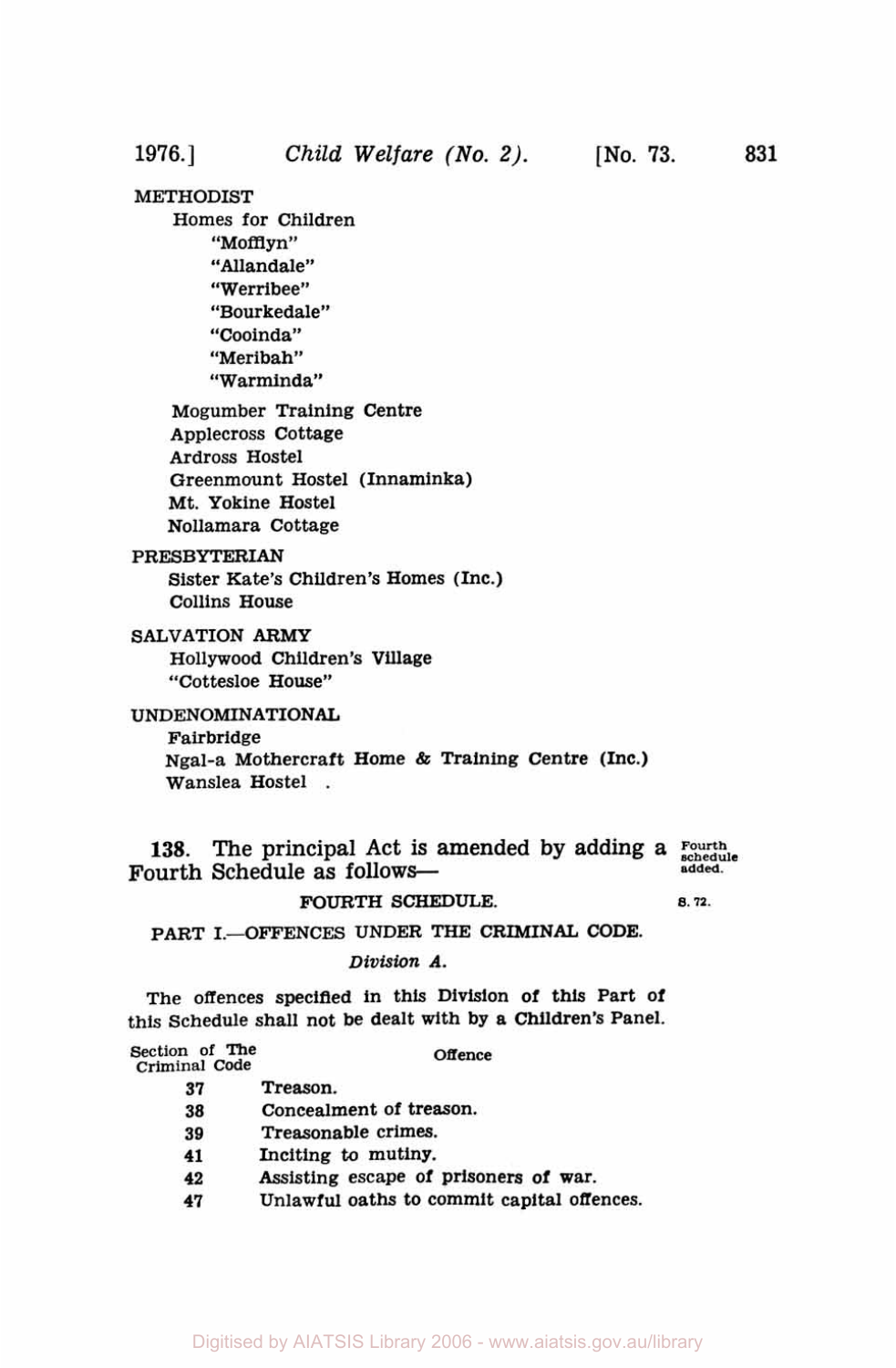**Offence Section of The Criminal Code** 

**78**  Piracy-

> If the crime is committed with respect to a ship, and if at or immediately before or immediately after the time of committing the crime the offender-

- (a) assaults any person on board of or belonging to the ship, with intent to kill him or to kill any other person; or
- (b) wounds any such person; or
- **(c)** unlawfully does any act **by**  which the life of any such person is endangered.
- **79**  Attempted piracy with personal violence
- **80**  Aiding pirates.
- **125**  Perjury-

If the offender commits the crime in order to procure the conviction Of another person for a crime punishable with death, or with imprisonment with hard labour for life.

- **134**  If the offence is such that a person convicted of it is liable to **be** sentenced **to**  death or to imprisonment with hard labour for life. Conspiracy to bring false accusation-
- **144**  Forcibly rescuing capital offenders.
- **153**  Counterfeiting gold and silver coin-

If the crime is committed with respect to current coin.

- **154**  Preparation for coining gold and silver coin-If the crime **is** committed with respect to current coin.
- **155**  Clipping.
- **159**  Offences after previous convictions committed with respect to current coin.
- **185**  Defilement of **girls** under the age of **13** years.
- **186**  Householder permitting defilement of **young**  girls on his premises-
	- If the girl is under the age of **13** years.
- **197**  Incest by man.
- **282**  Wilful Murder.
- Murder.
- **283**  Attempt to murder.
- **284**  Accessory after the fact to murder.
- **287**  Manslaughter.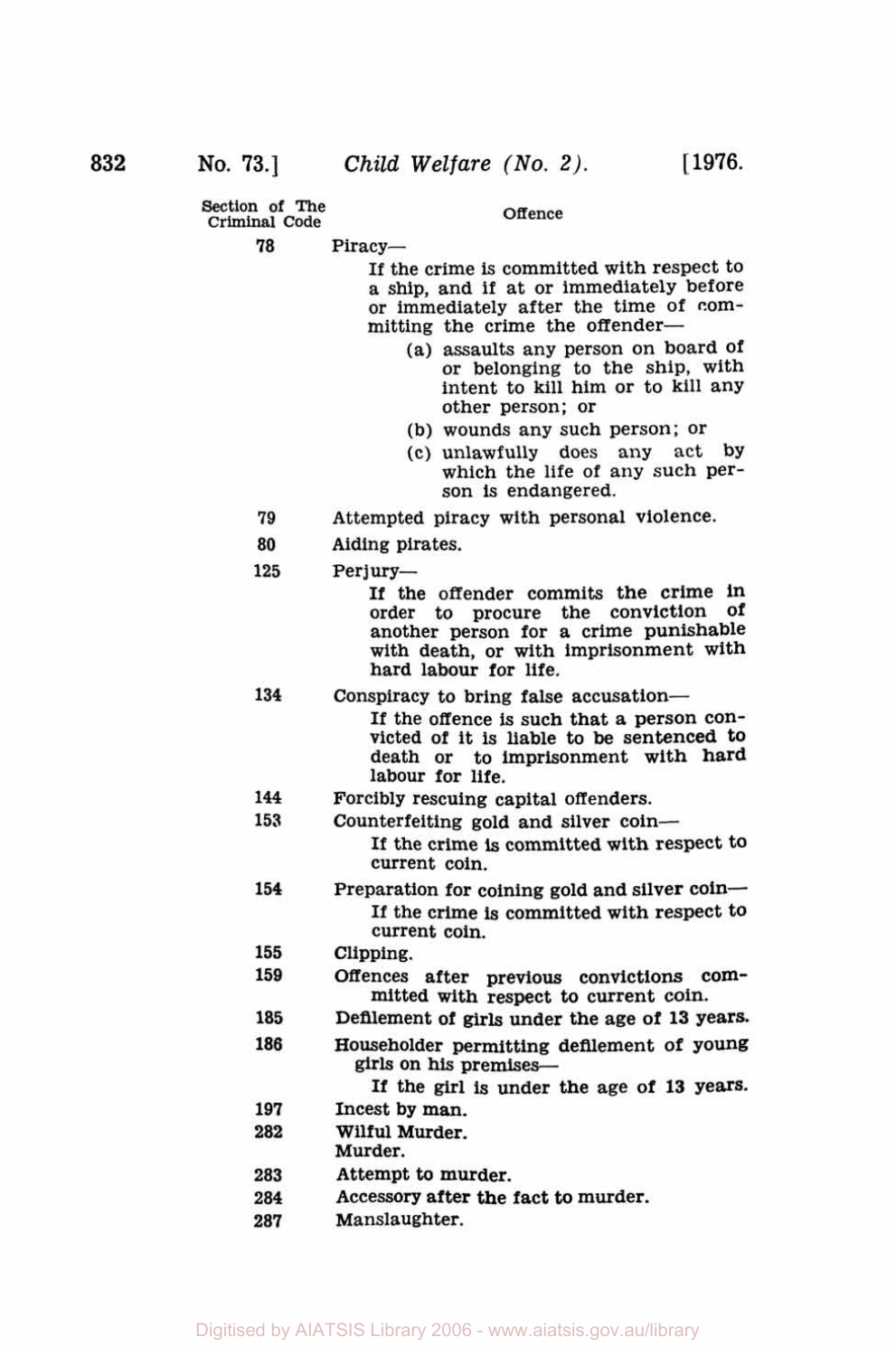**Section of The Offence Criminal Code 288** Aiding Suicide. **290** Killing Unborn Child. **292** Disabling in Order to Commit an Indictable Offence. **293** Stupefying in Order to Commit Indictable Offence. **<sup>294</sup>**Acts Intended to Cause Grievous Bodily Harm or Prevent Arrest. **295** Preventing Escape from Wreck. **296 296A 298 326** Rape. **327** Attempt to rape. **343** Child Stealing. **390B** Unauthorised use of aircraft—<br>Where the offender at or immediately Intentionally endangering the safety of per-Endangering safety of persons travelling **by**  Causing Explosion likely to endanger life. sons travelling by Railway. aircraft. before or immediately after the time he **so** takes or exercises such control of the aircraft- (i) uses or threatens to use actual violence to any person or persons in order to so take or exercise control of the aircraft or to prevent or overcome resistance to such control being taken or exercised; or **(ii) is** armed with any dangerous or offensive weapon or instrument; or (iii) is in company with one or more other person or persons, or if the offender **so** takes *or* exercises such control by any fraudulent repre- sentation, trick, or device. **393 Robbery -**  If the offender is armed with any dangerous or offensive weapon or instrument, or is in company with one or more other

Person or **persons,** or if, at or immediately before or immediately after the time of the robbery, he wounds or uses any other personal violence to **any** person.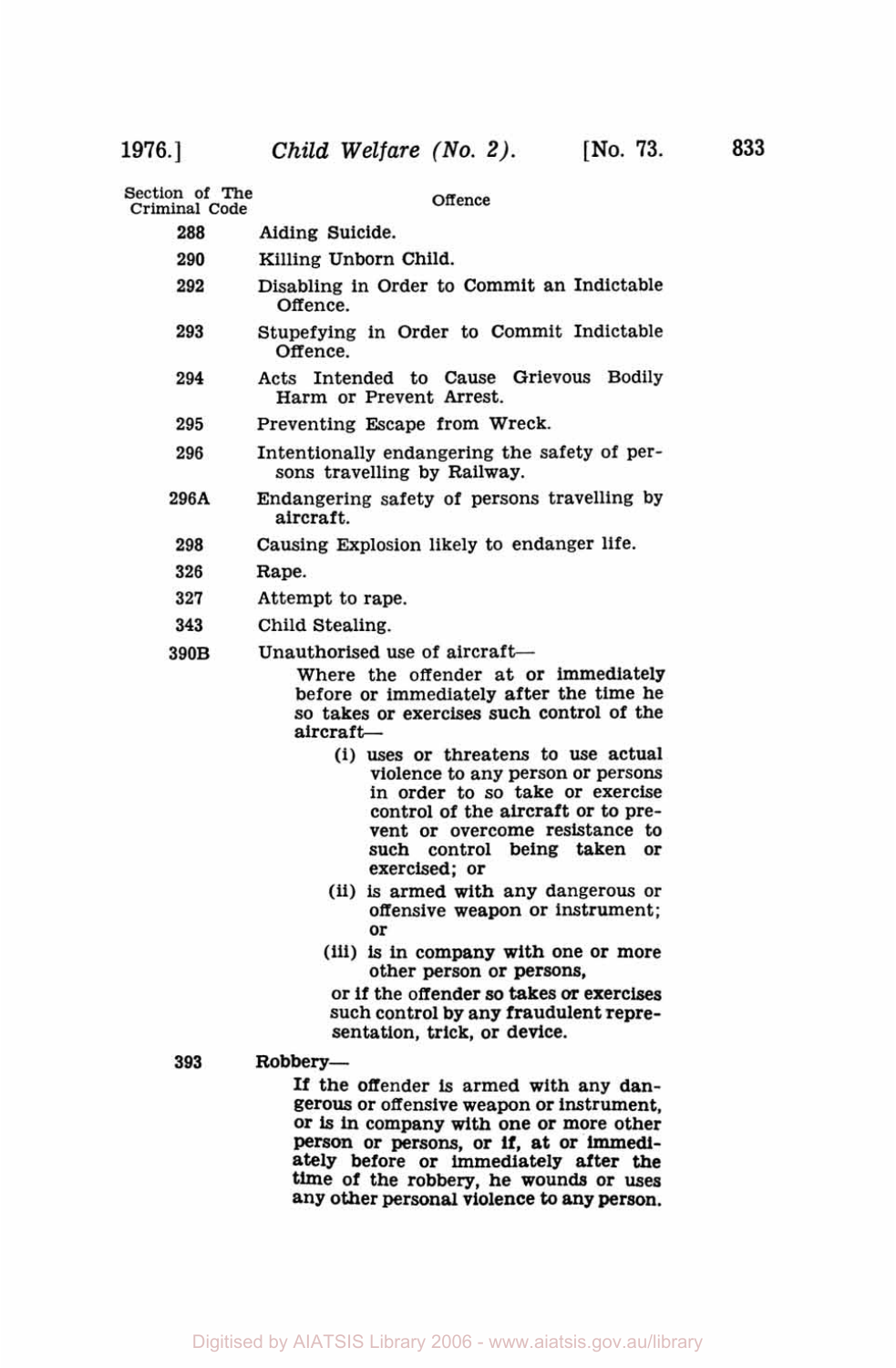**Section of The**  Criminal **Code** 

### **Offence**

**394**  Attempted Robbery accompanied by Wounding or In Company-

> If the offender **is** armed with any kind of loaded arms, and at or immediately before or immediately after the time of the assault he wounds any person by discharging the loaded arms.

**398** 

- Attempts at Extortion by Threats-
	- If the accusation or threat of accusation is-
		- (a) an offence for which the punishment of death or imprisonment for life may be inflicted; or
		- (b) any of the offences defined in Chapter **22** of The Criminal Code, or any attempt to commit any of such offences; or
		- (c) any assault with intent to have against the order of nature, or an unlawful or indecent assault upon a male person; or
		- (d) any attempt to commit the crime of rape, or assault with intent to commit the crime of rape, or an unlawful or indecent assault upon a woman or girl; or
		- **(e)** a solicitation or threat offered **Or**  made to any person **as** an inducement to commit or permit the commission of any of the offences aforesaid.
- **401**  Housebreaking: Burglary-

If the offence is committed in the night.

- **444**  Arson.
- **449**  Casting away **Ships.**
- **451**  Obstructing and Injuring Railways.
- **451A**  Endangering safety of aircraft with intent.
- **453 Malicious** injuries-
	- **(i)** Destroying or damaging an inhabited house, or a vessel with explosives.
	- **(ii)** Destroying or damaging sea bank **Or**  sea wall, navigation works, bridges.
- **454**  Causing explosion likely to do serious injury to property.
- **473**  Forgery-Public Seals.
- **511**  Personation of owner of shares.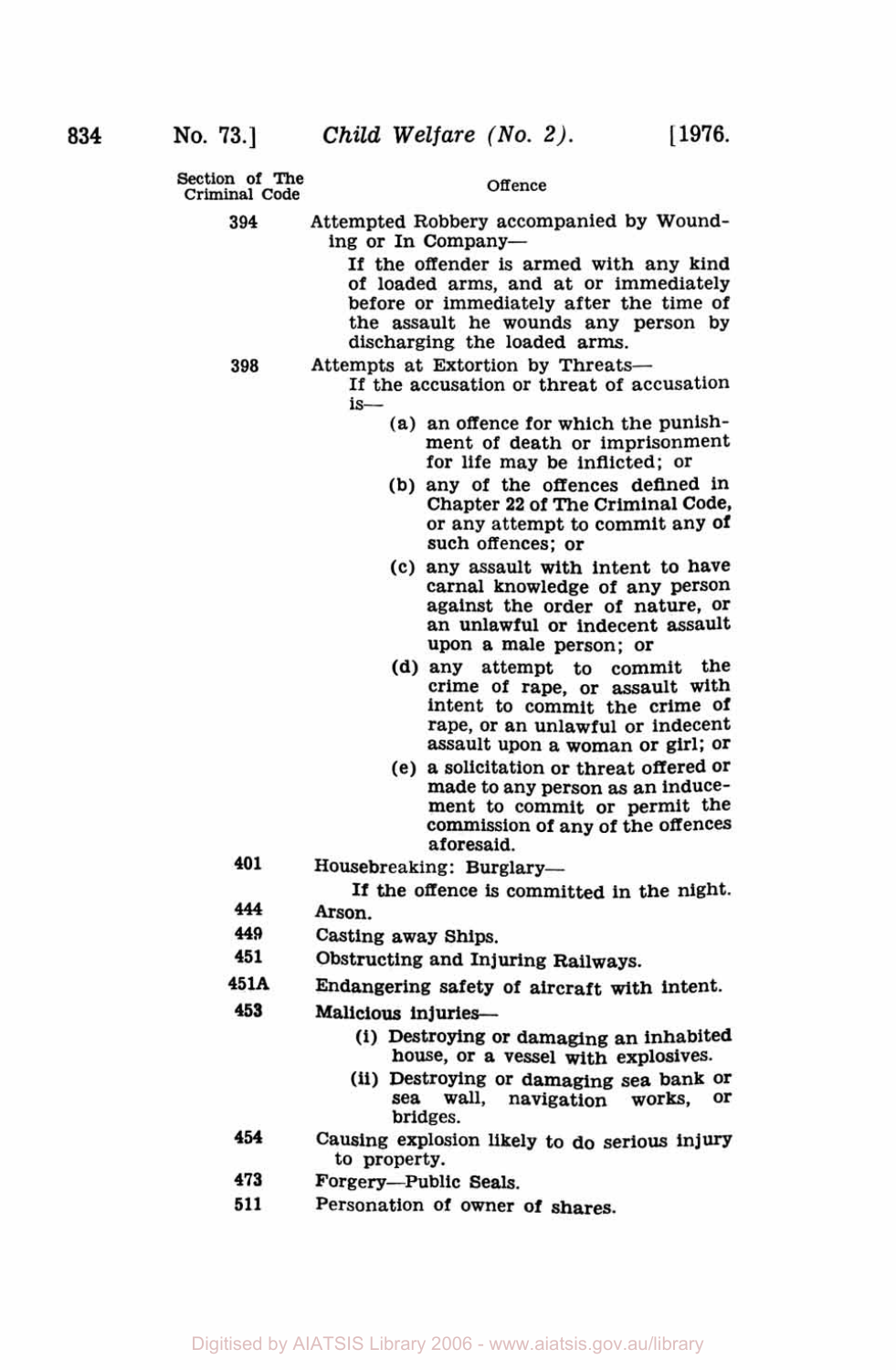# *Division B.*

The offences specifled in this Division of this Part of this Schedule shall not be dealt with by a Children's Panel where, **as** a result of the alleged offence, a person has been killed or has suffered bodily harm or unlawful wounding **as** defined in The Criminal Code.

| Section of The<br>Criminal Code | Offence                                                                                                                                                                                                                            |  |
|---------------------------------|------------------------------------------------------------------------------------------------------------------------------------------------------------------------------------------------------------------------------------|--|
| 268                             | Unlawful killing.                                                                                                                                                                                                                  |  |
| 271                             | Death by acts done at child birth.                                                                                                                                                                                                 |  |
| 272                             | Causing death by threats.                                                                                                                                                                                                          |  |
| 273                             | Acceleration of death.                                                                                                                                                                                                             |  |
| 275                             | Injuries causing death in consequence of<br>subsequent treatment.                                                                                                                                                                  |  |
| 277                             | Unlawful homicide.                                                                                                                                                                                                                 |  |
| 278                             | Wilful murder.                                                                                                                                                                                                                     |  |
| 279                             | Murder.                                                                                                                                                                                                                            |  |
| 280                             | Manslaughter.                                                                                                                                                                                                                      |  |
| 281                             | Killing or provocation.                                                                                                                                                                                                            |  |
| 282                             | Punishment for wilful murder and murder.                                                                                                                                                                                           |  |
| 283                             | Attempted murder.                                                                                                                                                                                                                  |  |
| 287                             | Manslaughter.                                                                                                                                                                                                                      |  |
| 288                             | Aiding suicide.                                                                                                                                                                                                                    |  |
| 290                             | Killing an unborn child.                                                                                                                                                                                                           |  |
| 294                             | Acts intended to cause grievous bodily harm<br>or prevent arrest.                                                                                                                                                                  |  |
| 297                             | Grievous bodily harm.                                                                                                                                                                                                              |  |
| 299                             | Attempting to cause explosion likely to<br>endanger life.                                                                                                                                                                          |  |
| 300                             | Maliciously administering poison with intent<br>to harm.                                                                                                                                                                           |  |
| 301                             | Unlawful wounding.                                                                                                                                                                                                                 |  |
| 305                             | Setting mantraps.                                                                                                                                                                                                                  |  |
| 0.00                            | <b>The construction</b> of the construction of the construction of the construction of the construction of the construction of the construction of the construction of the construction of the construction of the construction of |  |

- **306**  Negligent acts causing harm.
- **3 17**  Assaults occasioning bodily harm.

# PART II.-OFFENCES IN WHICH THE POSSESSION OF **DRUGS FOR** THE PURPOSE OF **SALE IS** *AN* **ELEMENT.**

# *Division A.*

| Section of The |                                                                                                               |
|----------------|---------------------------------------------------------------------------------------------------------------|
| Police Act     | Offence                                                                                                       |
| $94B(2)$ (b)   | Sale or supply, or offer for sale or supply, to<br>another any drug to which Part VIA of<br>that Act applies. |